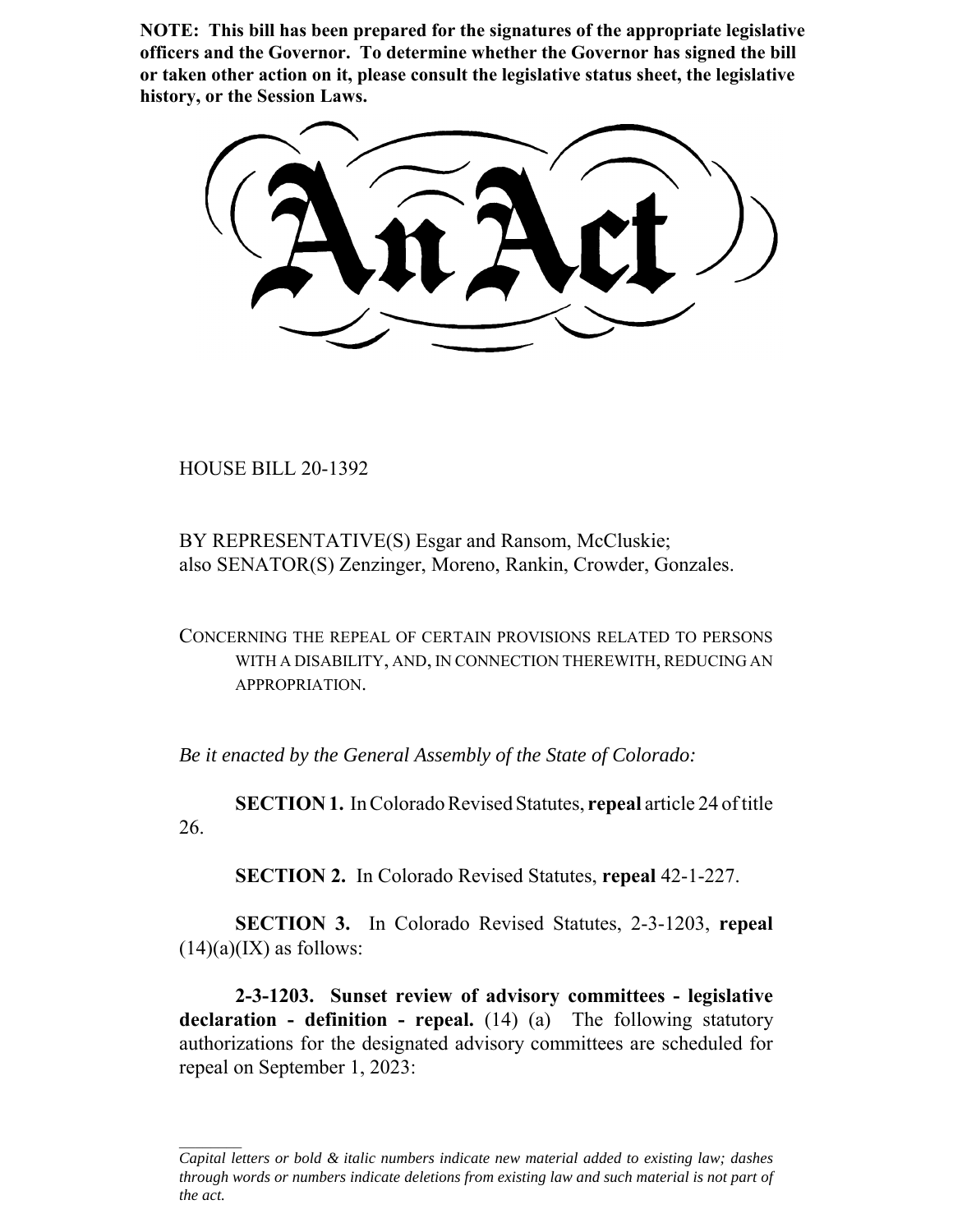(IX) The Colorado advisory council for persons with disabilities created in section 26-24-103;

**SECTION 4.** In Colorado Revised Statutes, 27-67-109, **amend** (3) as follows:

**27-67-109. Child and youth mental health services standards advisory board.** (3) In making appointments to the advisory board, the state department must include representation by at least one member who is a person with a disability, as defined in section  $26-24-102$  (2); a family member of a person with a disability, or a member of an advocacy group for persons with disabilities, provided that the other requirements of subsection (2) of this section are met.

**SECTION 5.** In Colorado Revised Statutes, **amend** 42-1-226 as follows:

**42-1-226. Disabled parking education and enforcement fund created.** There is hereby created in the state treasury the disabled parking education and enforcement fund, which consists of moneys MONEY collected pursuant to this section and section 42-4-1208 (6) and (7). The general assembly shall appropriate the moneys MONEY in the fund for the purposes specified in sections  $42-1-227$ ,  $42-3-204$  and  $42-4-1208$ . Unexpended and unencumbered moneys MONEY in the fund at the end of a fiscal year shall remain REMAINS in the fund and shall not be credited or transferred to the general fund or another fund. The department may accept gifts, grants, or donations from private or public sources for the purposes of this section. All private and public funds received through gifts, grants, or donations shall MUST be transmitted to the state treasurer, who shall credit the moneys MONEY to the fund.

**SECTION 6.** In Colorado Revised Statutes, 42-3-204, **amend**  $(2)(d)$  introductory portion and  $(5)(d)$  as follows:

**42-3-204. Reserved parking for persons with disabilities applicability - definitions - rules.** (2) **Administration by the department.** (d) **Department to establish forms - rules.** The department in consultation with the Colorado advisory council for persons with disabilities, created in section 26-24-103, shall promulgate a rule creating an application and renewal form that:

## PAGE 2-HOUSE BILL 20-1392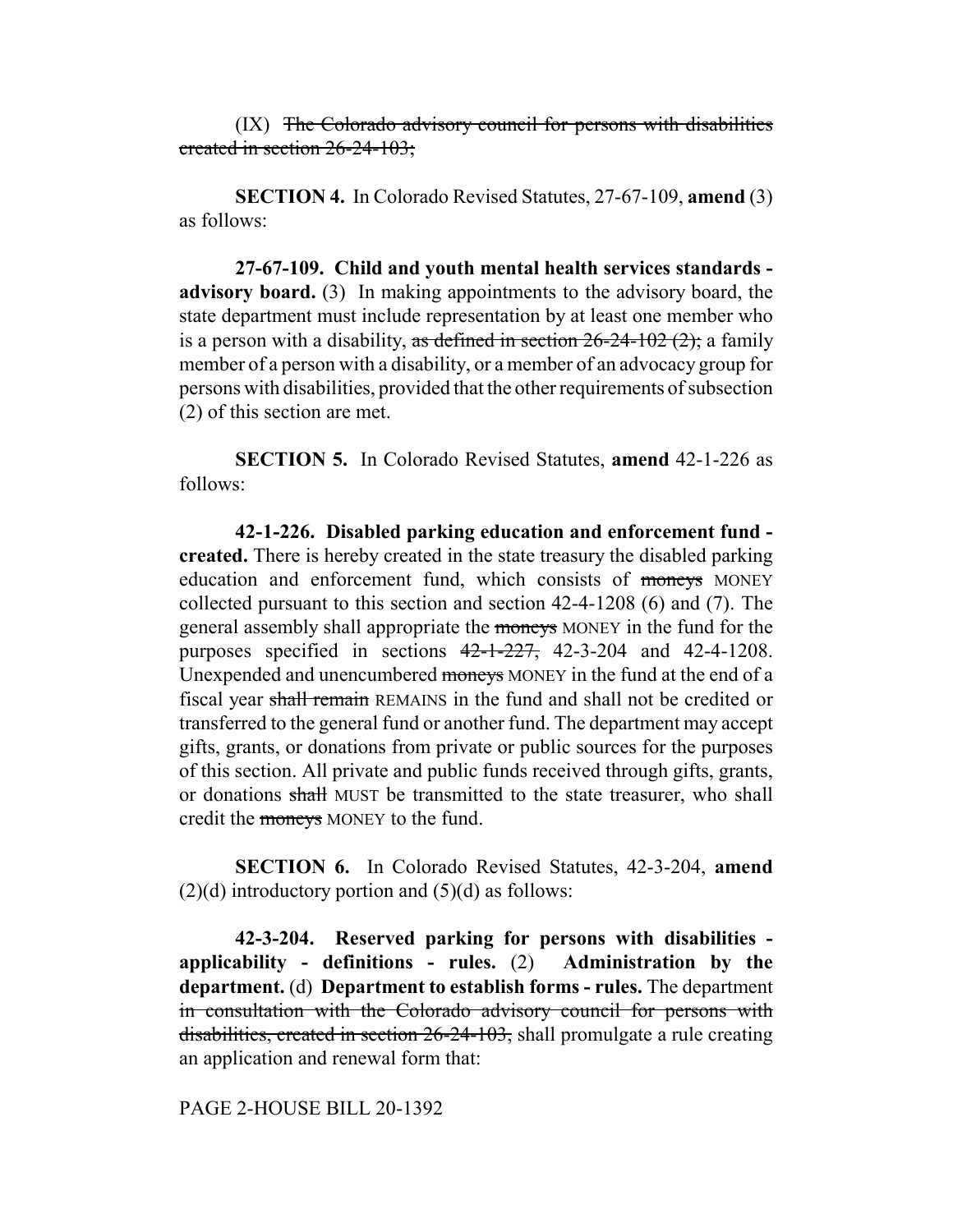(5) **Issuance of plate or placard - rules.** (d) **Department to give notice of rights and responsibilities.** When a person files an application for issuance or renewal of an identifying plate or placard under this section, the department shall provide to the applicant an informational pamphlet or other informational source, developed by the department, that describes reserved parking and the rights and responsibilities of the holders of identifying plates or placards. The department in consultation with the Colorado advisory council for persons with disabilities, created in section 26-24-103, shall develop the pamphlet or other informational source.

**SECTION 7. Appropriation - adjustments to 2020 long bill.** To implement this act, the general fund appropriation made in the annual general appropriation act for the 2020-21 state fiscal year to the department of human services for use by the special purpose division for the Colorado advisory council for persons with disabilities is decreased by \$238,497 and the related FTE is decreased by 1.0 FTE.

**SECTION 8. Safety clause.** The general assembly hereby finds,